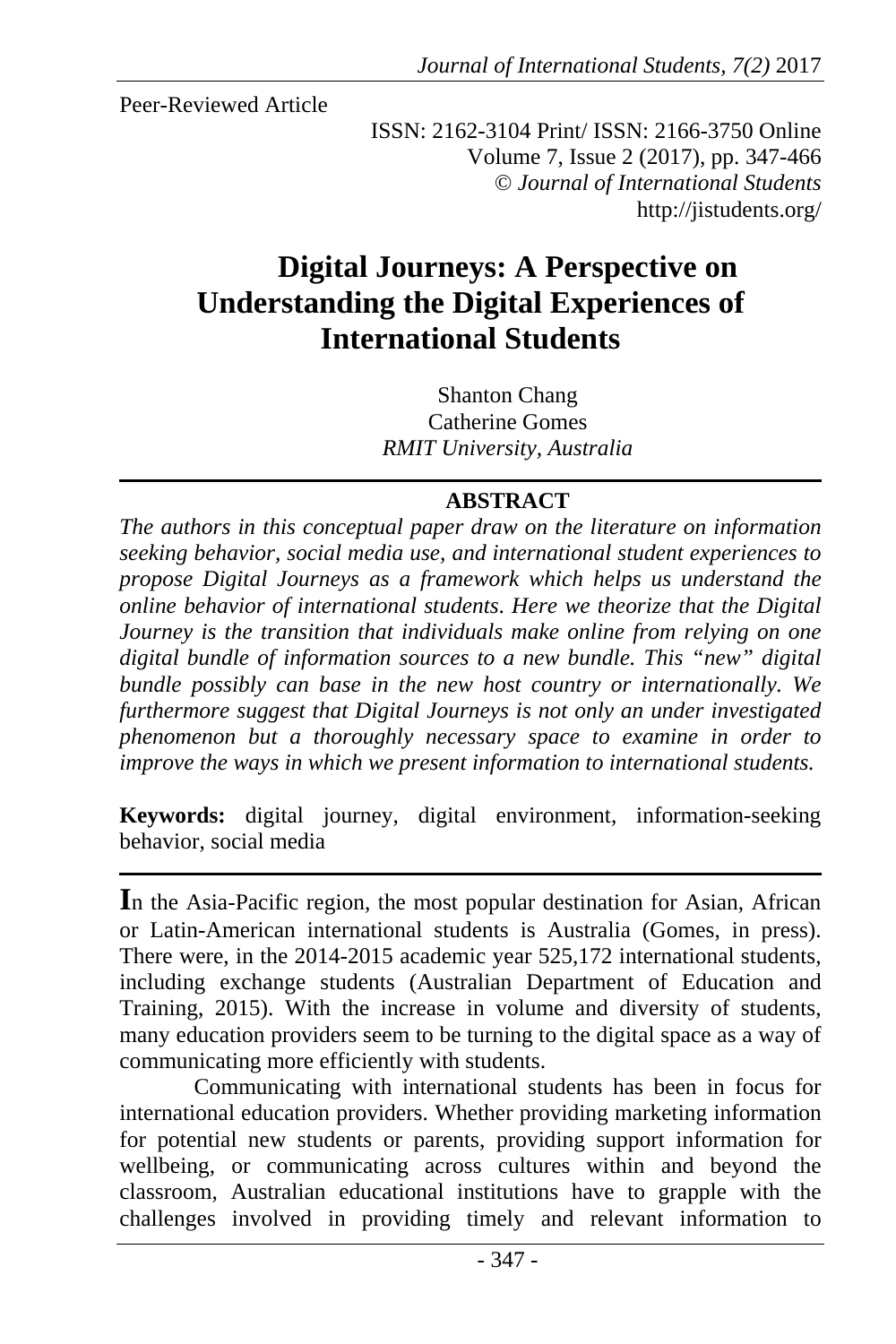international students. The major International Education Conferences of the world, , have been focusing on themes related to digital communication for the last 10 years. For example, the following indicative list highlighted that the use of digital technology has been of great interest to practitioners of international education. ISANA International Education Association Conference's 2011 theme was "Innovations in Working with Diverse Students", NAFSA: Association of International Educators' 2011 Conference theme was "Innovation and Sustainability in International Education", the European Association of International Education (EAIE) Conference's 2014 theme was "Stepping into a new era", the Australian International Education Conference's (AIEC) 2016 theme was "Connectivity – at the health of international education", and the Australia New Zealand Student Services Association (ANZSSA) Conference's 2016 theme was "Inspire, Innovate, Involve: Insights into new horizons for student experience  $\&$  engagement". The wide-ranging applications of digital technology as a platform for communication and innovation in international education continue to be of interest to education providers.

Despite the increasing practice of putting more information online, there hasn't been a correlated increase in the study of how effective these practices might be in the literature. For example, Saw, Abbott, Donaghev, and McDonald (2013) pointed to the lack of understanding about how international students are actually using online sources for information. More importantly, ensuring that international student access and use the information they are provided within a timely manner is not welldocumented (Chang, Alzougool, Berry, Gomes, Smith & Reeders, 2012). Much of this crucial information is now provided online (Mikal, Yang & Lewis, 2015) as many institutions use the Internet to communicate with students, especially for international students. Although there is evidence that closely guided use of digital resources has been beneficial for international students within the classroom and curriculum (Abrahamse, Johnson, Levinson, Medsker, Pearce, Quiroga, & Scipione, 2015; Cowling & Novak, 2012; Shao & Crook, 2015), there is lack of evidence that international students are necessarily well-informed on non-curricular matters as more and more information is moved online.

Previous studies have shown that due to the differences in the prior experiences of international and domestic students, their adjustment to their new tertiary institutions can vary (Bista & Foster, 2016; Hechanova-Alampay, Beehr, Christiansen, & Van Horn, 2002; Khawaja & Dempsey, 2008,). Due to international students having different educational backgrounds, cultural values, and expectations, they may sometimes experience more difficulties in transition to a new environment than domestic students. In addition, international students often experience higher level of home-sickness than domestic students, and great social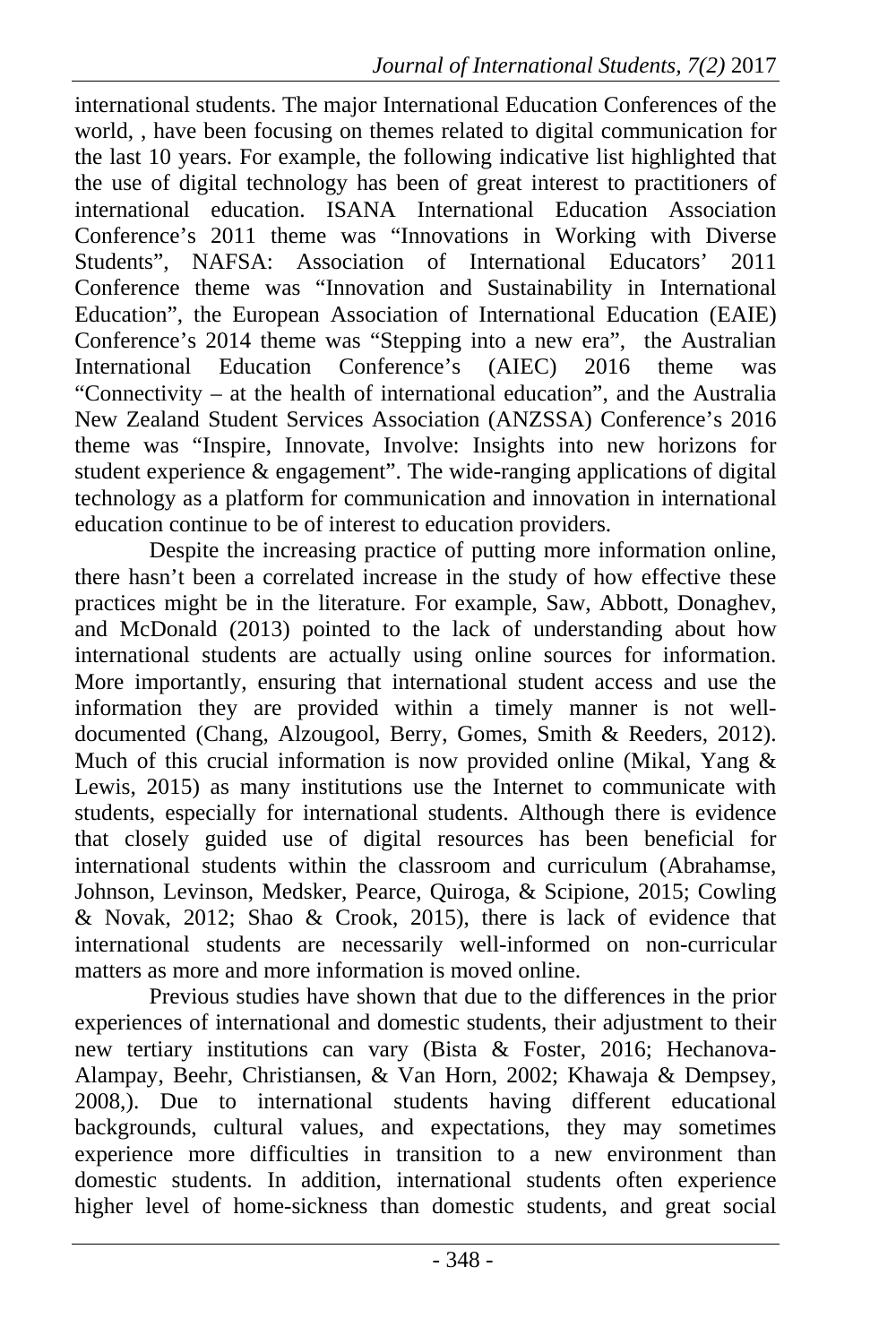isolation in their new host countries (Poyrazli & Lopez, 2007). There are well-documented reports in the literature on the challenges for international students' initial transition to their host country but there is little research on international students' online experiences.

Binsahl, Chang, and Bosua (2015) reported that much of the research on the information seeking behavior of new international students have focused on academic information rather than coping with daily life (Sin & Kim, 2013). Given the challenges outlined previously, such information is crucial for new international students' wellbeing particularly when it comes to them coping with the transition to a new cultural and educational environment. Even before the age of social media, Song (2004) pointed that it is crucial to understand the information seeking behavior of international students in order to communicate with them in an efficient way.

Esfahani and Chang (2012) and Song (2004) found that there are good reasons why international students seek out information differently when compared with domestic students. Song (2004) demonstrated that international students are more likely to go back to generic sources of information (e.g. Google or Yahoo!) they are familiar with, whereas domestic students are able to use educational institutions' library databases. In addition, Esfahani & Chang (2012) highlighted that these differences in information seeking behavior might exist because of different level of intercultural adaptation, English proficiency, and digital literacy that differentiate between international and domestic students. Esfahani & Chang (2012) suggested an initial conceptual model to understand the information seeking behavior of international students. They proposed several factors that impact on an international student's information seeking behavior, including external context (e.g. available resources and time constraints), cognitive (e.g. satisficing behavior) and internal (e.g. skill levels and intercultural adaptation) factors. However, while the work here provided a snapshot *in* time, they do not indicate what might happen *over* time.

Social media also plays a vital role as a source of information for international students. There is evidence that international students use various forms of social media and rely on a range of sources for information that is different from domestic students, ranging from different news sources and social media platforms such as Facebook, Qzone, Orkut, Mixi and Zing (Gomes, Berry, Alzougool & Chang, 2015; Sandel, 2014). While many of these studies have indicated the benefits of social media in helping students make connections in new and sometimes isolating environments, others mentioned that there was a few potential barriers this medium can create for interaction with domestic students (Hodis & Hodis 2012; Lee, Lee & Jang, 2011; Olding, 2013). The interaction between international and domestic students has been considered an important aspect of international education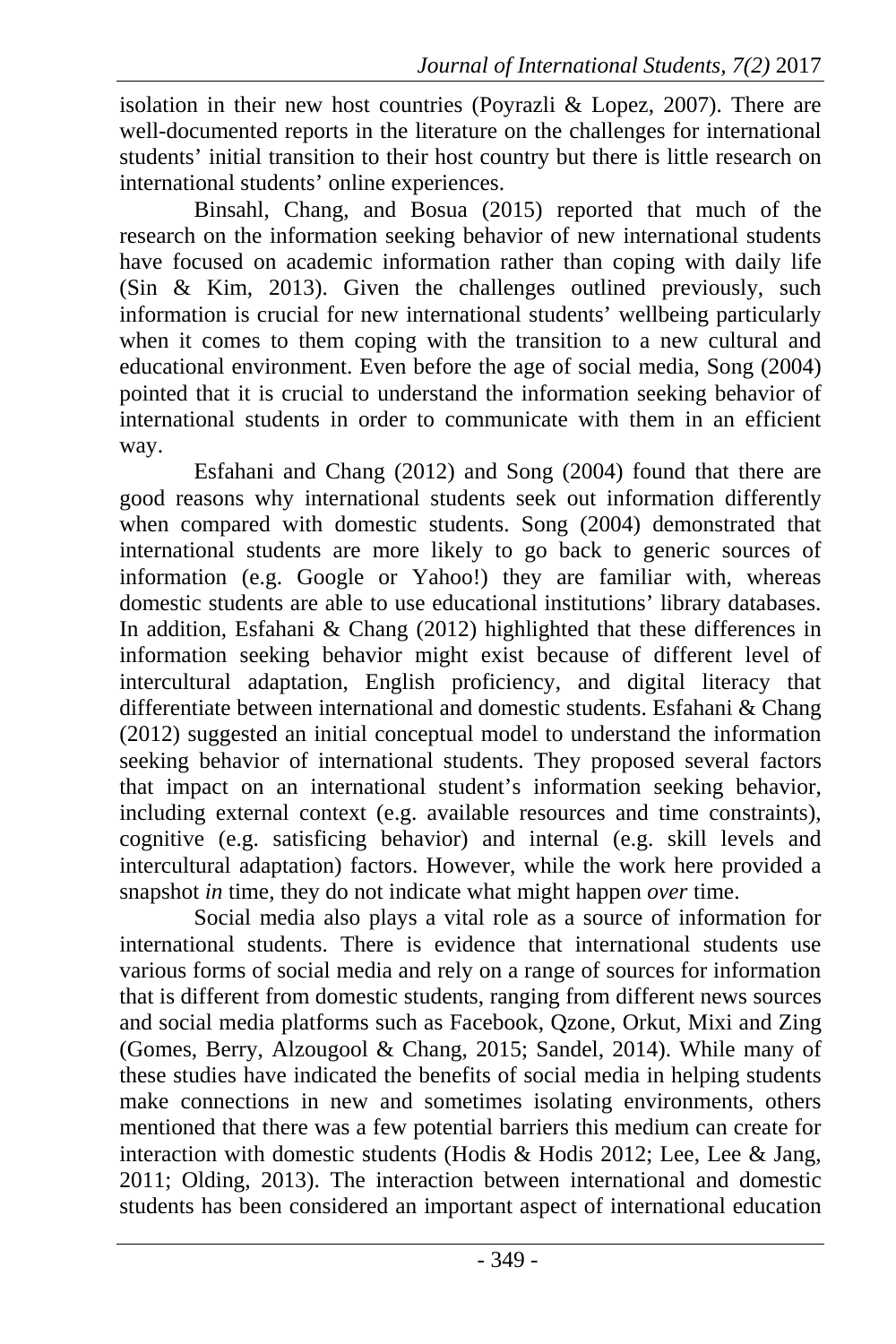by a number of authors, pointing to the benefits to students' social acculturation, personal development, and global competencies (Arkoudis, Yu, Baik, Chang, Lang, Lang, Pearce, & Watty, 2010; Hechanova-Alampay et al., 2002; Leask, 2009).

Therefore, as more institutions (and governments) seek to put information online, either on websites or through their social media channels, there is a need to understand how international students might actually be accessing, or of more concern, *not* accessing crucial information. This accessing and not accessing of information is particularly important as many governments and institutions that recognize the roles of international students try to provide better services and information within their borders. Such information ranges from work rights, health, accommodation, news, entertainment, and banking (Binsahl & Chang 2013). However, while some countries and institutions have had reasonable success in connecting with their international students through face-to-face networks, the provision of online information has been less successful (Chang et al., 2012).Therefore, the guiding question for this paper is:

*How might we understand the online experiences and information seeking behaviors of international students as they move between countries?* 

This paper sought to answer the question by proposing a conceptual model for understanding the digital experiences of international students by looking at what international students do online when they move to a new country. It drew on existing literature on information seeking behavior, international students' online behavior, and social media use, including previous studies on international students' social networks. According to Moody (2005), this approach can be placed in the Synthesis (analytical) category because existing research findings will be synthesized into a unified conceptual framework. We adopted this methodology to bring together inter-disciplinary literature to understand the phenomenon from a wide perspective.

# **BACKGROUND**

More recently, the experiences of international students have been supported by the Internet and social media which enable them to use sources of information they are familiar with as well as keep in touch with their friends from home (Chang et al., 2012; Gomes, 2014). Previous studies indicated that international students in Australia use social media to maintain social networks in order to create a space away from home for themselves in addition to the friends they make while in sojourn (Gomes et al., 2014). The dual experience of being physically in a foreign country but digitally connected to home country has been termed '*translocal*' by Martin & Rizvi (2014).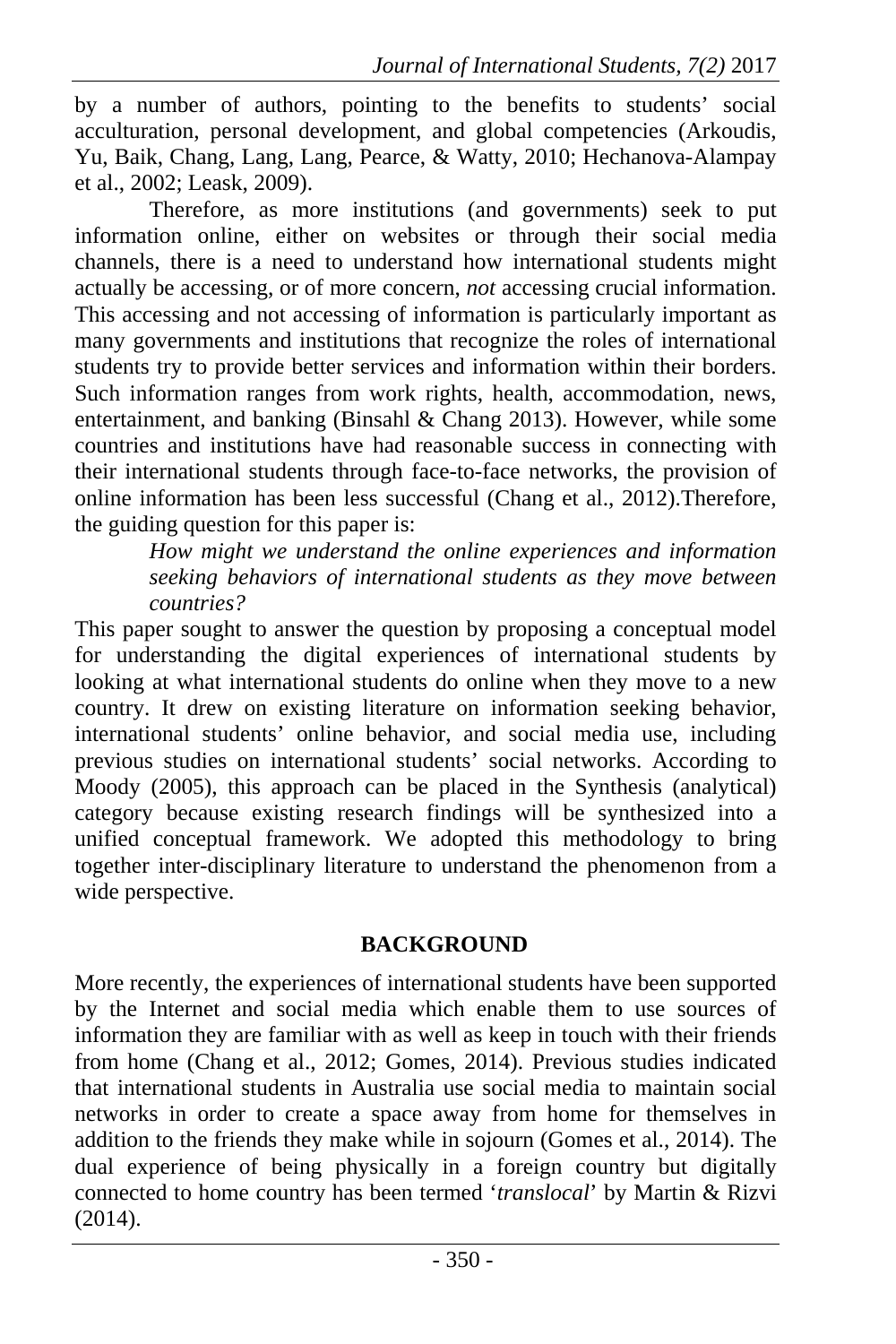*Translocal* refers to "the transplanting of the home nation experience overseas" (Martin & Rizvi 2014, p. 1023-1024). Martin and Rizvi investigated how social media allows the international students who live in Melbourne to connect with the home nations through their active and daily use of non-English platforms (e.g. Weibo). Furthermore, they found that verbally and visually communicating with family and friends in real time through platforms such as Skype inadvertently leads to a fractured and somewhat different engagement in their host city of Melbourne. This disjuncture in the transient overseas experience may be a condition of time. In Wong's (2014) exploration of international students in Australia, he provided an example of a respondent who used to have daily 'live' Skype sessions with her family back in the home nation. These sessions took place when she had her dinners so that the family could virtually have their meals together. The respondent who was in her fourth year of study at the time of Wong's fieldwork, clarified that this was her routine only during her first year in Australia. However, Qiu, Lin & Leung (2013) also suggested that this state of translocality might also present opportunities for cross-cultural comparison and negotiation, not to be seen as a deficit. However, translocality is not a constant state. It may change over time due to the nature of online behavior as people move across different websites and social networks.

Therefore, we drew on the literature on online information seeking behavior and online social networks to understand how international students might experience the Internet. In addition, there are a lot of practitioner research that looks at what are the most popular sites, sources of information and social networks in different countries and cultures (e.g., kpcb.com, pewinternet.org, digitaltrends.com, and domo.com). China, in particular, has completely different sets of social media and internet forums (chinainternetwatch, 2016). In summary, although, other than China, much of the world has access to similar internet sites and social media, netizens are using these forums and platforms differently. For example, Na, Kosinski & Stillwell (2015) found that cultural values can determine the nature and construction of the online social networks and communities. This unsurprisingly suggested that even where the same social networking platforms are used, there is clearly a plethora of different online communities that may never interact with each other, for a range of reasons such as culture and country of origin. There is thus an urgent need to understand the complexity of online behaviour of international students in more depth.

#### **Understanding the Internet and Borders**

The Internet, especially in the developed Western world, is a relatively borderless space where netizens can quite easily cross over into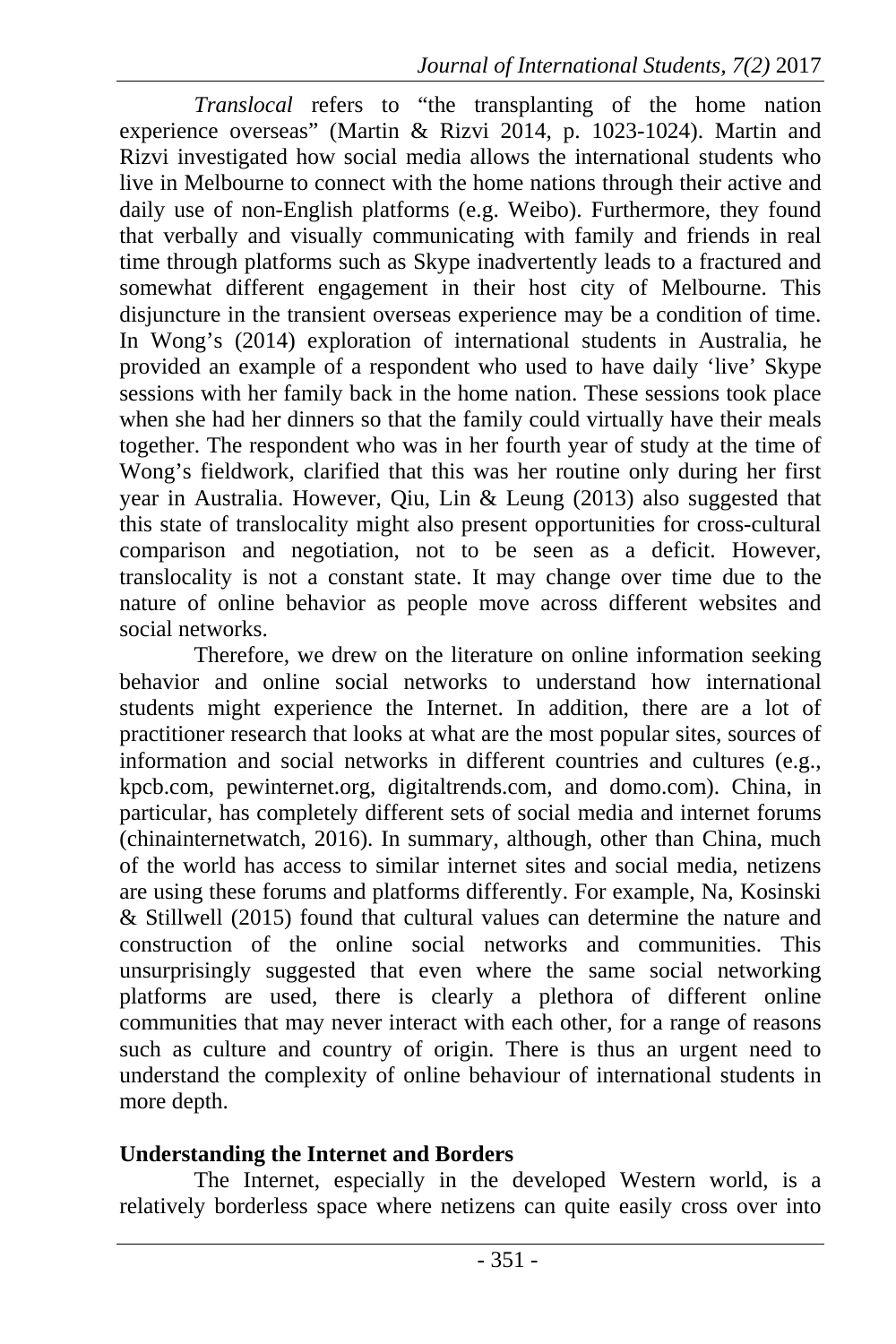new websites and apps. In short, the Internet is a space where people can choose what they access and behave in way they are familiar with. However, although there are strictly speaking no borders on the Internet, most netizens keep going to the same websites and apps for information. Moreover, netizens rely on a limited number of results from online search. It is due in part to the nature of web browsing.

Although there are millions of websites around the world, the majority exist in obscurity because most netizens tend to use the ones they are familiar with. For instance, web browsing was dominated by popular search engines such as Google, Baidu, Yahoo! and Bing (NetMarketShare, 2016). In the early study on mobile searches, Church, Smyth, Bradley and Cotter (2008) pointed out that netizens focus on top listed results when doing online search despite there are tons of results available offered to them. In the social networking space, researchers and practitioners are working at building recommendation systems that sift through the Internet for much relevant information based on pre-determined algorithms (Freyne, Berkovsky, Daly, & Geyer, 2010). This creates an online environment -- unless the certain website is remembered by netizens, it is unlikely to be searched. Therefore, despite the lack of borders online, netizens do not always cross them in order to go beyond what they are familiar with.

## **Profiles of International Students as Information Seekers**

Moving away from the information provider, it is also important to look at the nature of the information seeker, in this case, the international students. In their study on health information seeking, Alzougool, Chang & Gray (2013), showed that the information needs of the seeker is an important determinant of what they might search for online rather than what the information provider wants them to look for. They also showed that information needs are not always clearly defined even by individuals themselves. Alzougool et al.'s (2013) information needs model labels four descriptors in a matrix: demanded, undemanded, recognized and unrecognized information needs (See Figure 1). This model has been used in informing the design of websites and social media strategies in public health.

The model suggests that an individual might have *recognized* information needs, which are the self-identified needs amongst individuals. In the case of international students, this might occur when they recognize a need for some information when they are in the host country. The model also suggests that an individual might not even be aware of a particular *unrecognized* information need. In the context of international students, this might occur when they do not realize they need particular information because of their new environment.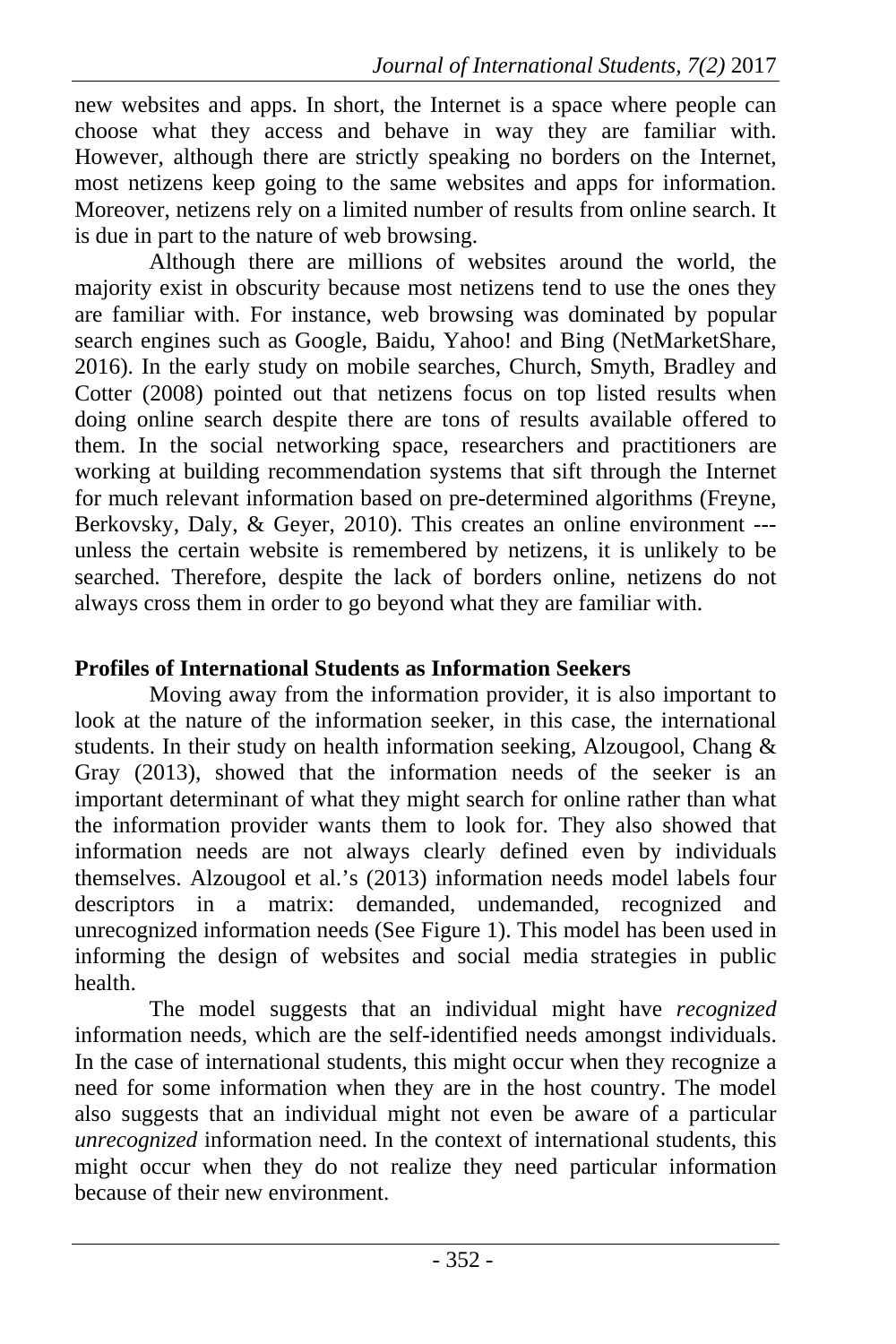|  |                                  |  | <b>Figure 1.</b> A Framework of States of Information Needs (Adapted from |  |  |
|--|----------------------------------|--|---------------------------------------------------------------------------|--|--|
|  | Alzougool, Chang and Gary, 2013) |  |                                                                           |  |  |

|              | Demanded                 | Undemanded                 |  |
|--------------|--------------------------|----------------------------|--|
| Recognized   | Recognized<br>Demanded   | Recognized<br>Undemanded   |  |
| Unrecognized | Unrecognized<br>Demanded | Unrecognized<br>Undemanded |  |

A student who is actively seeking out information is shown to have *demanded* this information. Conversely, there may be students who choose to refuse or avoid information which can be seen as *undemanded* needs.

Therefore, there are four possible information needs amongst international students. Students who actively seek out information they think they need fall into the *recognized demanded* group. This would represent the context where students actually seek out information on their own. However, it is also possible to have *recognized undemanded* needs such as when international students who might be aware of their failing health but choose to ignore it, believing that they will get better, and thus will fail to seek out help or information. In addition, an international student in the *unrecognized demanded* category might not be aware of what exactly they should be looking for but could still display exploratory behaviors in their new environment and thus be open to new information. On the other hand, other students might not search out the information in an uncertain environment, falling into the *unrecognized undemanded* category.

The model suggests that individuals can move between the four categories given the context they find themselves in. In addition, Alzougool et al. (2013) argued that many websites are designed to disseminate information with the assumption that users recognize their lack of information and will actively seek it out. Therefore, they argued that many information providers only address the needs of the individuals who fall in the *recognized demanded* category. This model highlights that international students have diverse information needs. It also implies that an information provision strategy that relies on international students recognizing a need in the first place, and then actually seeking it out on their own in every instance they need information, is flawed.

In addition, as indicated earlier, even when international students do seek out information online, they do tend to rely on tried and tested sources. Alzougool, Chang, Gomes & Berry (2013) found that due to accessibility, international students can continue to rely on home country sources for online information. If students are able to find the information they are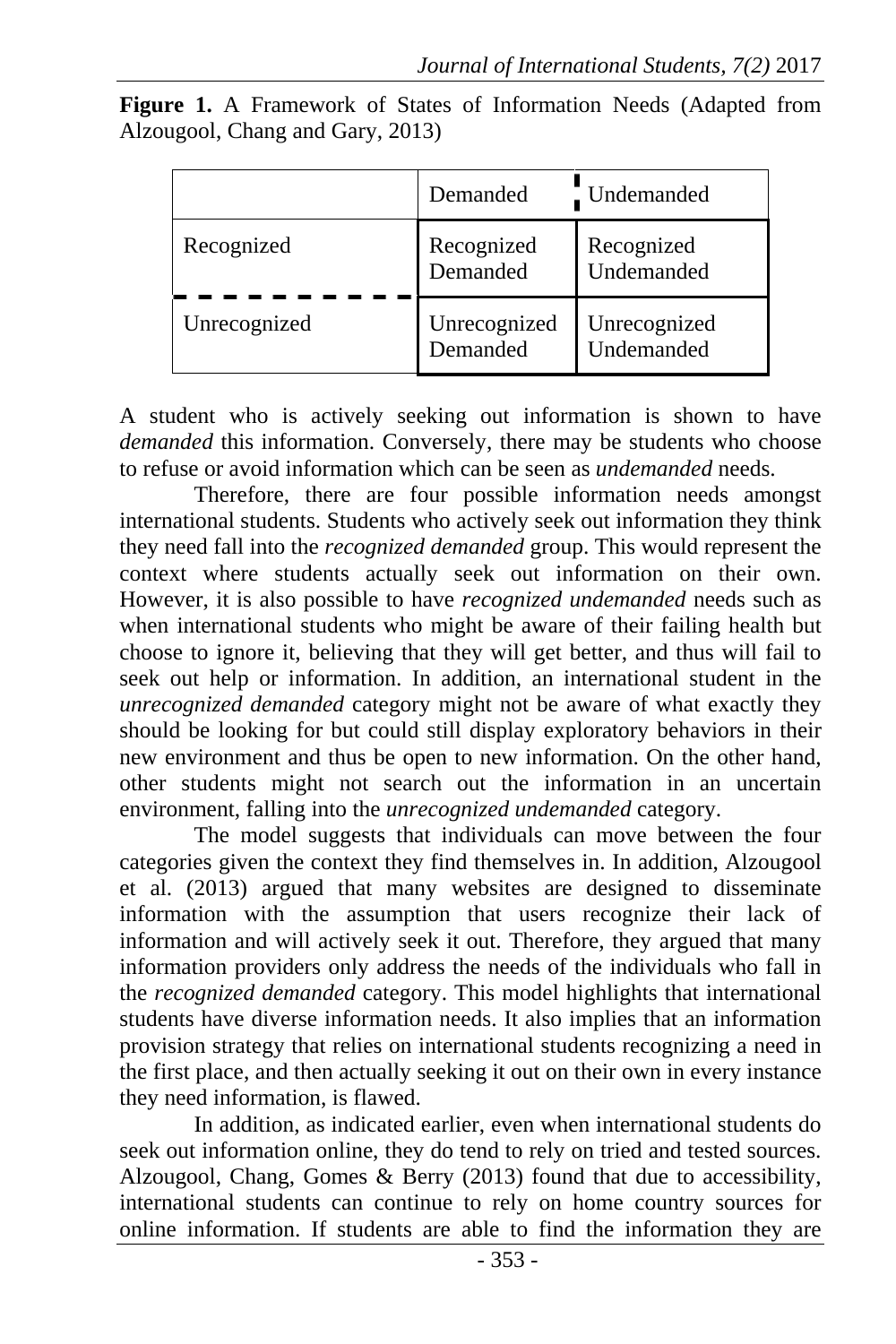looking for in 'home sources', they are likely to be satisfied with that despite any perceived risk of relevance or reliability. This is called 'satisficing behavior' where students 'justify a conservative information strategy, retaining established strategies as far as possible and completing tasks with minimum information-seeking effort' (Warwick, Rimmer, Blandford, Gow, & Buchanan, 2009; p.2402). Warwick et al (2009) found this behavior generally amongst undergraduate students – which applies to international undergraduates too. There are clear indications that within the online space, international students are more likely to stay in their comfort zone, acquainted websites and communities (Gomes 2015). Therefore, while people move physically all the time, they might not experience a correspondingly digital move to their new destination.

For instance, Chang et al. (2012) and Gomes (in press) reported that their international student respondents did not visit host countries' news sites but visited international ones (e.g. the British Broadcasting Corporation (BBC), Cable News Network (CNN), and other news sites from their home countries). International students from Gomes' (in press) study have known CNN and BBC from their home countries and would turn to them while in the host countries more so than to nationally-based news sites from their host countries. Further, Gomes' (2015) respondents provided different reasons for not listening to or reading news from host countries' news sites. These included disinterest in the politics and news of the host country unless the news featured issues which directly affected them (e.g. changes in permanent migration policies); an inability to identify with the issues affecting the host society; and an inability to identify with the ways in which English or their ethnic cultural languages were spoken in the host country The research also points to an online behaviour that relies on sources international students are already familiar with rather than new ones in the host country.

# **Understanding Online Social Media and Connectedness**

In recent years there has been interest in the area of mobility and connectivity (Hjorth & Arnold, 2012). Social media platforms include blogs, business networks, enterprise social networks, forums, microblogs, photo sharing, products/services review, social gaming, social networks, video sharing and virtual worlds (Aichner & Jacob 2015).

Social media plays an important role for international students. Work in the area of migration often points to new permanent and temporary migrants creating links to or participating in existing networks. These networks link international students to their home countries and cultures through new advances in communication technology, such as social media and Skype. Such advances allow them to keep in touch with family and friends in the home country (Hjorth 2011; Wong 2014). Gomes et al.'s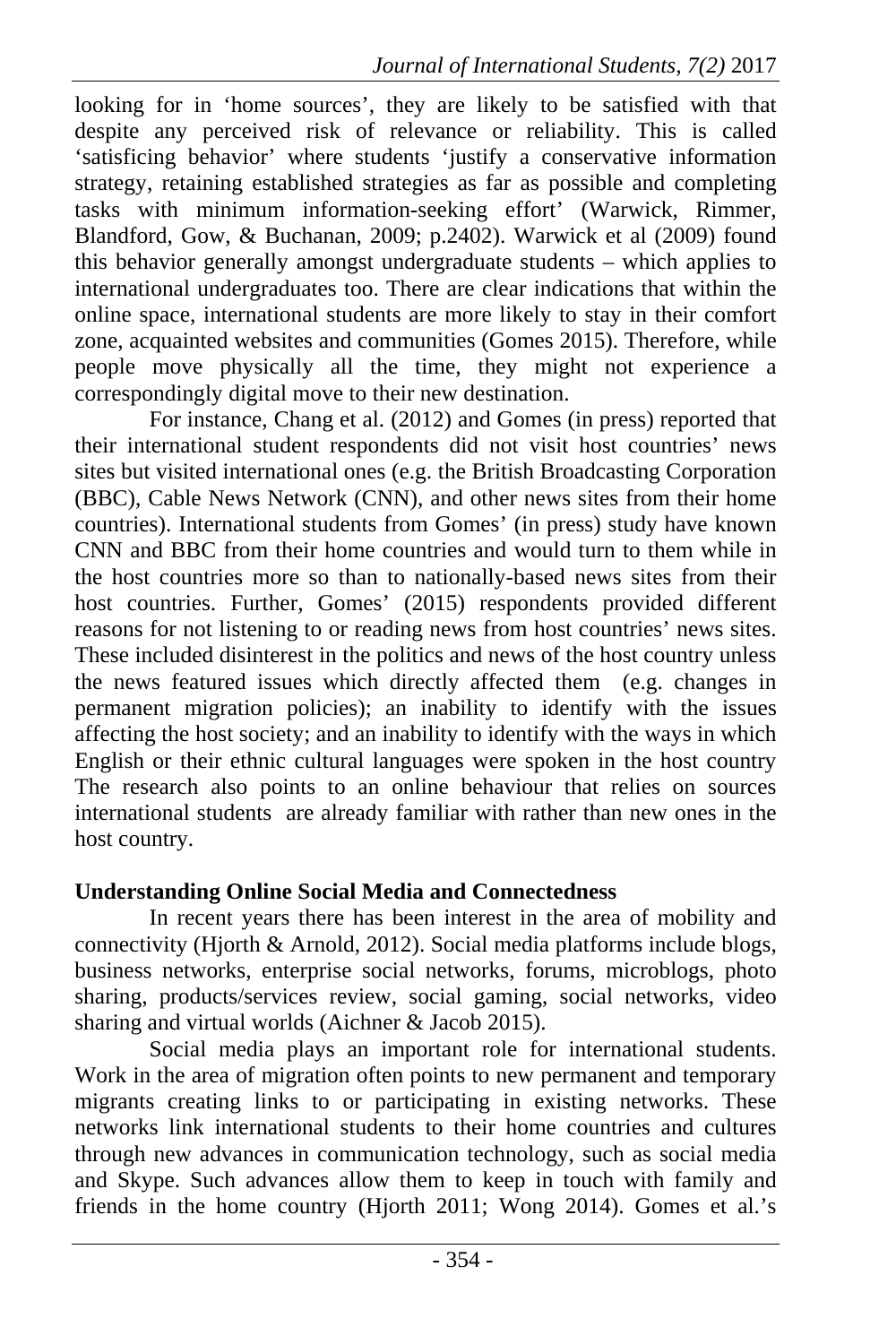(2014, p. 13) study on international students in Australia recognized the importance of social media as a form of connectedness between migrant and host country:

> The use of social media to stay in contact with friends and family from the home nation may assist students with forming imaginary bonds with their homelands. Doing so provides international students with virtual home-based support networks, which then allow them the opportunity to pursue and form local social networks with students other than those who come from their countries of birth.

In addition, a number of studies indicated that international students have shown a strong inclination to build online communities with their peers in the home countries through social media (Binsahl et al., 2015; Chen & Yang, 2015; Li & Gasser, 2005; Lin, Peng, Kim, Kim, & LaRose, 2012) as previously indicated; the resulting translocal phenomenon is now well recognised (Martin & Rizvi, 2014).

In summary, netizens are more likely to rely on a pre-existing set of online information sources and social networks. Together, these sources and networks make up what we term 'a digital bundle of information sources' that individuals have come to rely on. This digital bundle of information sources only includes the sources that a person relies on time and time again and does not include occasional visits a new site. It is important to note that a person's bundle of information sources can already be quite diverse and international. At the same time, others might have bundles that are limited to websites and apps based on their home country.

This means that when international students move across national borders for a period of time, they do not automatically make the digital move to new sources of information. Indeed, some studies have shown that because there are no borders online, many international students do not always make a corresponding digital move and continue to rely on previously established bundles of information sources (Chang et al, 2012). In order to better understand the phenomenon, we introduce the concept of the 'Digital Journeys' to explain how and why international students might or might not move digitally when they move physically across borders.

# **DIGITAL JOURNEYS**

The term "*journey*" suggests an act of travelling from one place to another (Pearsall, 2001, p. 764). In this paper, a *Digital Journey* refers to the transition that an individual makes online from relying on one digital bundle of sources to the other new bundle, perhaps based on the new host country or internationally. Therefore, a Digital Journey is deemed to have been made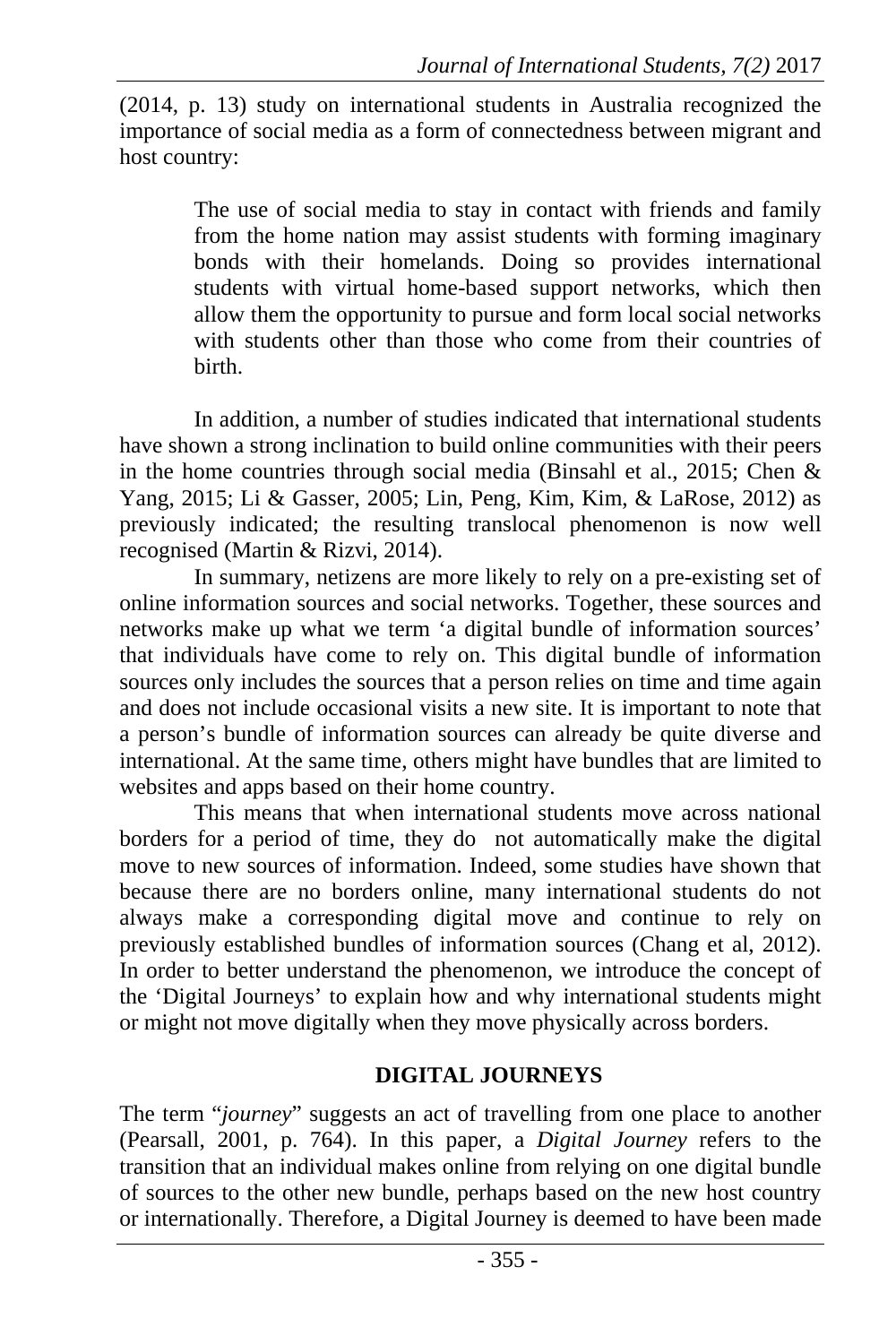when an international student starts to rely on a new digital bundle of sources that is distinct from any pre-existing ones. Digital Journeys represent the acts of moving to-and-from old and new digital bundles of sources. It is arguable that where an international student continues to rely heavily on pre-existing digital bundles of sources while experiencing the new host country, they are in effect, the translocals that Martin & Rizvi (2014) describe. On the other hand, it may also be possible for international students to make the full digital journey and abandon their pre-existing digital bundles of sources by relying only on what the new host country has to offer.

In exploring the concept of Digital Journeys, we position the international student as the central figure. The journey that the international student makes are the online choices that they make and their motivations for those choices. Hence, there are two key aspects of the Digital Journey: a) the internal factors of the sojourner, which motivate or drive the international student to embark on a Digital Journey, and b) the factors that enhance the journey, which includes new online sites' usability and convenience, devices, and other online netizens. This is similar to Esfahani & Chang's (2012) conceptual framework which showed there are external, internal and cognitive factors that drive the information seeking behaviors of international students. However, they did not explore the likelihood of students making the transition to new sites. The following sections explore the factors impacting on the digital journeys of international students.

#### **Internal Factors Driving the Digital Journey: Self-Identity, Collective-Identity and Skills**

Self-identity is an important determinant of where an international student might go for information. For example, Cotê and Levine (2002) described a typology for how individuals' identity formation strategies impact on the way they might interact socially. Therefore, in the case of the international student, the self-identity of the international student is an important determinant as to the extent to which they might start to rely on different online sources. Questions that might arise here are: Do the international students tend to rely on others for support and therefore follow what their peers do? Do the sojourners think they are preserving their cultural identity, or do they see themselves as adventurers? Do they see themselves as followers or leaders when exploring new and unfamiliar territory?

In addition, because the Internet is a social space, it is proposed here that a useful perspective to take when examining how Digital Journeys are made, is to look at social identity theory (Tajfel & Turner, 1979). Social identity theory posits that an individual's perception of the self goes beyond themselves, and includes widening the social circles to which they belong.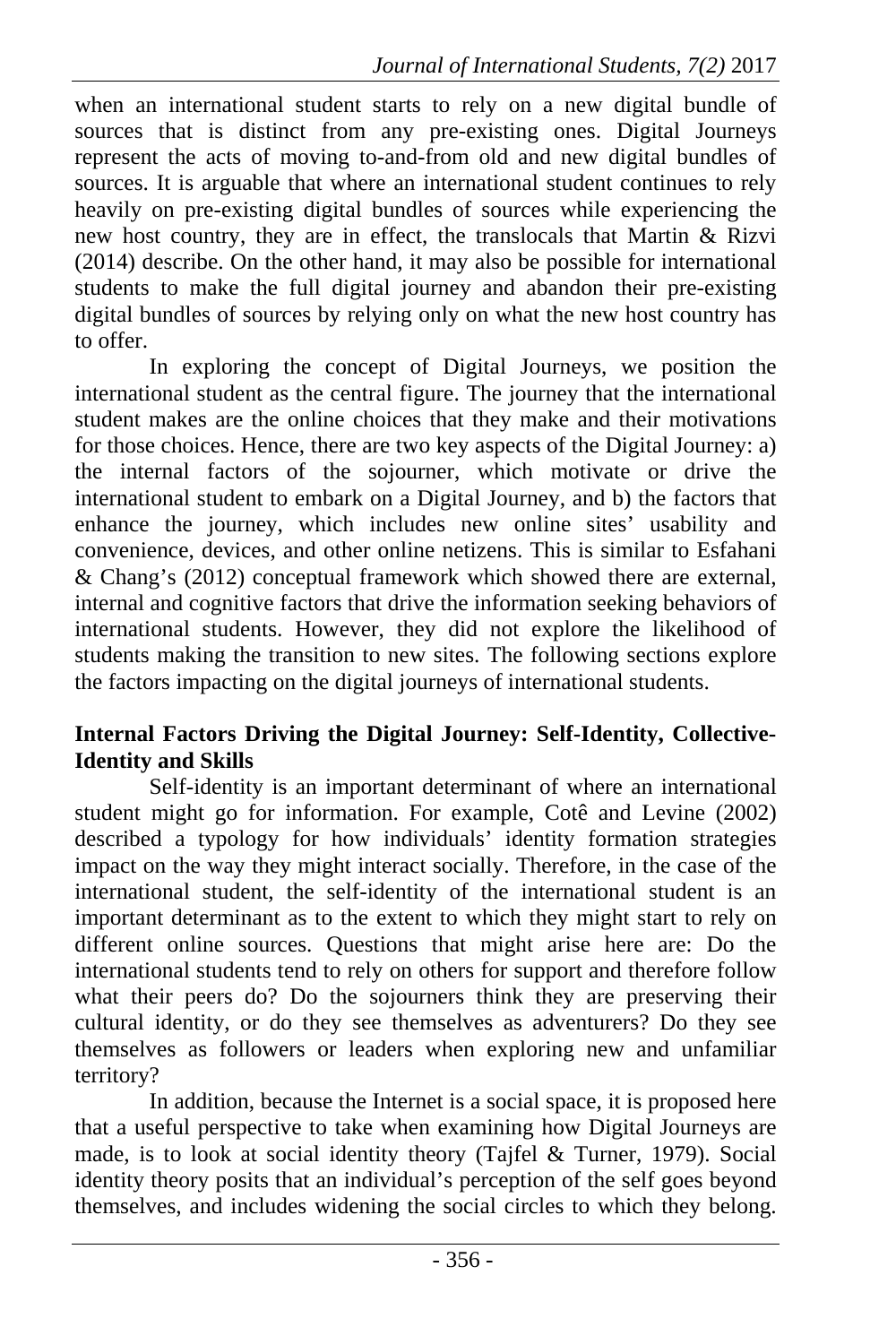For example, He, Li, and Harris (2012) found that it was useful to look at brand loyalty from a social identity perspective. This is further confirmed by Wang, Yeh, and Yen (2015) who looked at how concepts related to selfidentity can impact on brand loyalty to particular online sites or social networking sites.

Communities play an important role in the online space. The collective-identity, as experienced by the international students can also impact on how far they might travel online. Online collective identities are closely related to both the online communities that sojourners belong to, which includes other like-minded individuals. Zhou's (2011) work showed the importance of social connections and processes in determining online community participation. If there is a similar community in the host country, individuals are more likely to connect with like-minded people in the local network. Some examples could include: gamers, LGBTIQ, pet owners, independent music, sports, or political affiliations. Belonging is an important part of the self-perceived identity. Do the international students feel that they belong to a particular community and does that community exist in the host country?

In summary, the concepts in self-identity and collective-identity have been shown to have an impact on the Internet sources and online behaviors of individuals in numerous contexts (ranging from health to business, and the community sector). These related self-concepts can impact on the extent to which international students will continue to rely on preexisting information bundles or start to rely on new information sources in host countries. These findings are relevant for learnings in the international education space where institutions are seeking to build new communities and change online behaviors and sources of information for new international students.

Furthermore, when an international student wants to make the transition, it is important to acknowledge if they have the skills to make the journey. One of the proposed key determinants regarding whether international students might start the digital journey lies in the digital skills and literacy of the international student themselves. Esfahani and Chang (2012) pointed out that a number of studies have shown the importance of the international students' digital skills in determining their information seeking strategies. In addition, based on ACRL Standards Committee's (1989) definition, Connaway, Lanclos and Hood (2013b) indicated that digital and information literacy refer to the ability of students to recognize and successfully seek out and evaluate the needed information. It is important to recognize that upcoming international students have a range of digital and information literacy skills, ranging from highly advanced to basic, depending on the education systems they have come from. Therefore,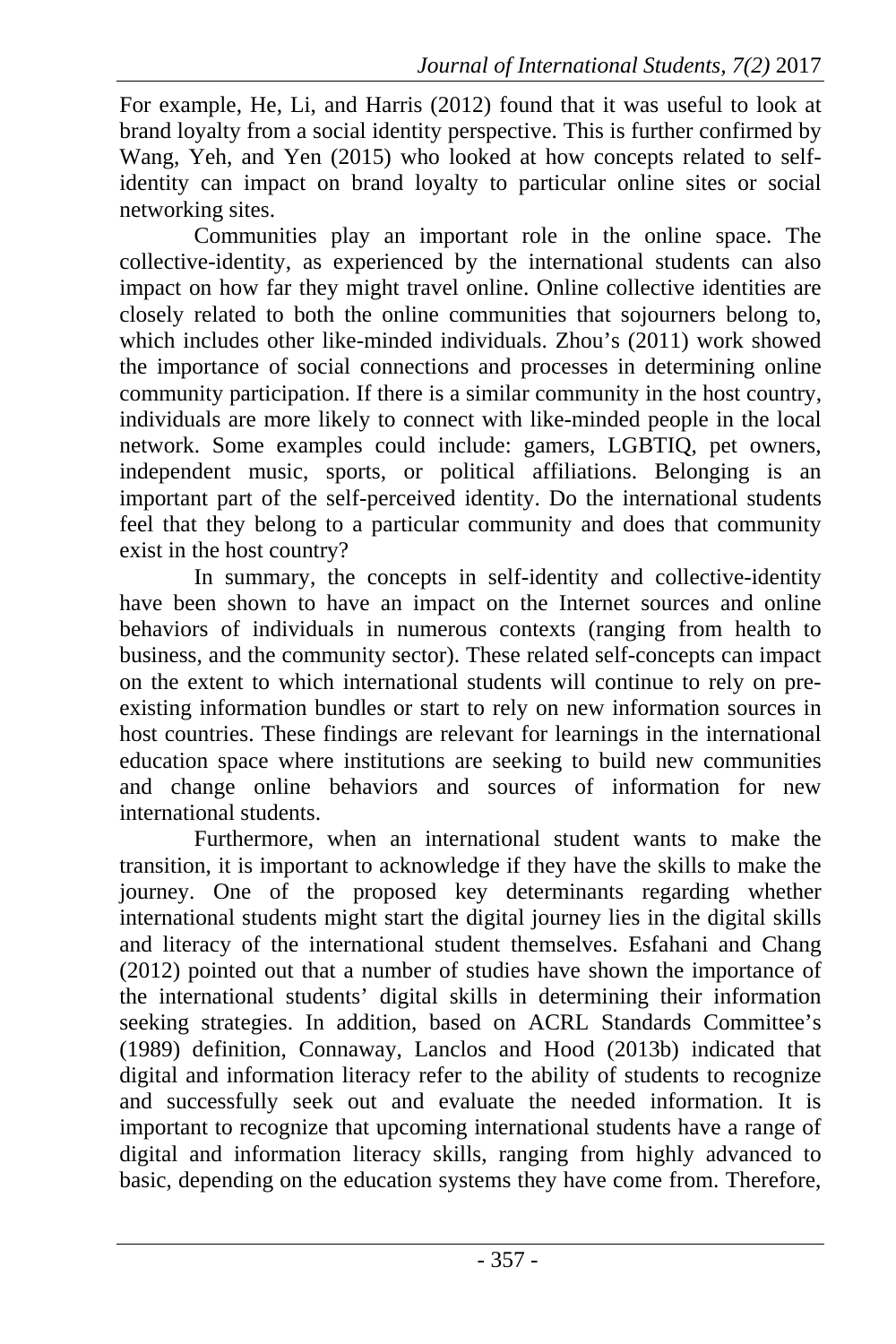the ability of the international student to make the initial step of the journey requires some attention.

### **Factors that Enhance the Digital Journey: User Experience, Communities and Devices**

Like a real physical journey, international students will meet people and have new experiences in their new host country. This can range from the first host country representatives they meet (before or after they arrive), to the people they interact with on a daily basis, and their fellow travelers (if any) along the journey. For example, just like the reception one gets entering a new country, first impressions are also important for digital travelers. In the online space, the new experience refers to new websites, apps and communities; the new people they meet in the new online environment become representatives of those new sites. Therefore a number of questions arise: How user friendly is host country sites for new users from different countries, cultures, or languages? Are there trusted and reliable digital guides (similar to tour guides or travel advisors), who can help the international student through the new journey in unfamiliar online territory?

An international student's introduction to a new site is something that many who study User Experience (UX) are concerned about. UX refers to the experience of the user with the system they are interacting with, including how they feel and their perception of the websites or apps (Law, Roto, Hassenzahl, Vermeeren, & Kort, 2009). Lallemand, Gronier, and Koenig (2015) pointed out that researchers and practitioners agree on the importance of UX for design but there is no international consensus on how to define it clearly across cultures and countries because of the subjective nature of UX. However, not considering UX at all, is the surest way of turning off potential users. Therefore the ability of new sites to provide a positive experience for the newly arriving international student becomes important. One only has to look at a range of websites of China, Japan, Australia, India, and Saudi Arabia to note very quickly that they look and feel very different. For instance, their aesthetic and tone, the way they are laid out and available navigation tools are nationally unique. Hence, it is not surprising that groups of international students have very different digital experiences. If students go to a new host country with very different looking websites and apps, the information provider needs to consider and acknowledge this. Otherwise, students will be more likely to go back to their established bundles of information sources.

It is difficult, if not impossible to completely redesign the websites and apps of hosting countries to meet the diverse needs and expectations of international students. The purpose of this section is not to suggest this as a strategy but to indicate the differences that exist in the online environment.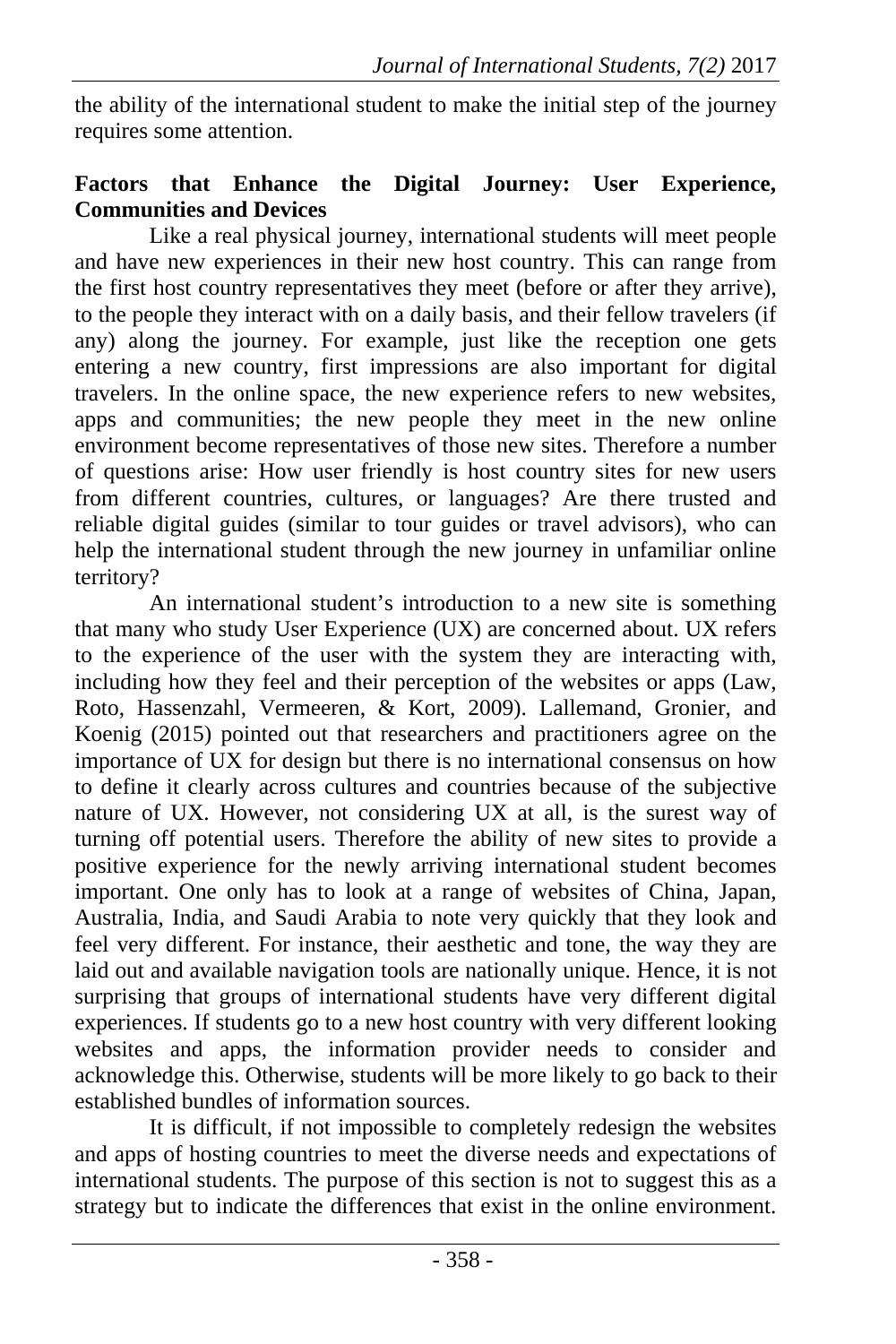There are two possible strategies for dealing with the complexity of providing a positive UX for international students: (a) designing for usability, and (a) providing good transition strategies for international students in a new online environment.

Research on website users have indicated that there are a number of factors that keep netizens loyal to the websites they regularly visit. These factors include usability of the sites, which impact on netizens' trust and satisfaction, thereby increasing their loyalty to a site (Flavian, Guinalíu, & Gurrea, 2006). Clearly, trust in and satisfaction with new sites are important for ensuring that the Digital Journey is sustained. More recently, Nusair, Bilgihan, Okumus, and Cobanoglu (2013) found that usability also has an impact on both the affective and calculative commitment of Gen Y netizens to social networking sites. This means that having websites that appeal to international students is important to create not only trust and satisfaction, but also help form emotional attachments to new sites. This action could have a positive pay-off if students have the perception that they are getting something out of using the website. In short, at the very core of this strategy, international students should be able to find the information they need easily and quickly, with relevant and helpful results.

In addition, getting information quickly is one of the important reasons why people reply on the Internet. Researchers have shown time and again that people tend to do what is most convenient and possibly quickest according to their established information seeking behaviors (Connaway et al., 2013a; Warwick et al., 2009). This means that the more an international student is looking for convenience and comfort, the less likely they might make the digital journey. If making the journey includes understanding websites in another language, there might be further impediments. Physical journeys are the same--- people look for ways to create their comfort zones when experiencing culture shock. Digitally, these comfort zones are much easier to create through social media, than offline, which means that it is much easy to go back to old online habits.

In addition, Guifoyle (2006) pointed out the importance of good orientation and transition programs for new international students. Most of the work on transition point to the need for programs that help international students adjust to and become familiar with the new physical environment of their host country. These works tend to make no reference to the digital environment. It is suggested here that good digital transition strategies have to be in place, to introduce international students to their new online environment. Such digital transition strategies should be supported by welltrained hosts (digital or otherwise) who can guide new international students in the online space. Therefore, this paper argued that in considering the Digital Journeys of international students, the digital transition is equally important. We proposed the importance of having good digital hosts/guides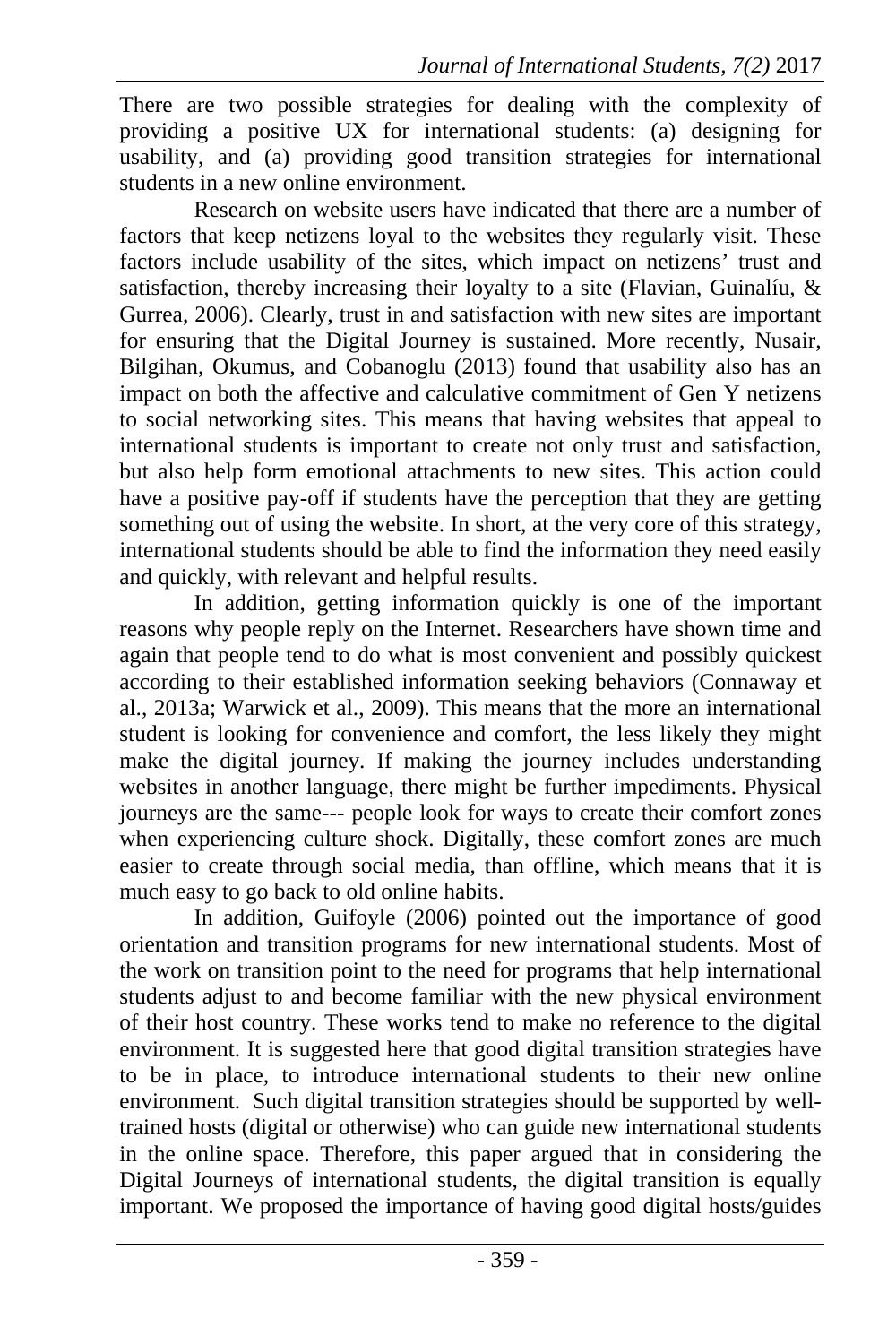to facilitate an introduction to the new online environment in a user-friendly way. For example, orientation and transition programs at institutions might include briefing sessions on new digital sources, and mentors who can take new students through local sources of information. This might eventually be supported by an online community (as discussed below). As making a first impression is important (much like when one visits a new country), the role of the host is essential in helping with the digital transition.

Therefore, communities play a vital role in facilitating engagement with new sites. This is also potentially connected to the collective-identity of the international student. Therefore, it is important to consider if the international student might have fellow travelers along the journey. Chang et al. (2012) found that an international students' online social network influences the type of information sources the student relied on. If an online community has embraced new and diverse information sources, members of that network also tend to benefit from the variety of information. However, if an international student belongs to an online community that only uses mostly home country sites, this student is likely to rely on the sources as social network. It is unclear if this is because students only actively build social networks with other like-minded students and display similar online behaviors. Nevertheless, it points to the importance of the online networks to international students. This is where the new the international student's new network is absolutely important. When international students international student have a mix of home and host country friends, they are more likely to make the Digital Journey than those who do not (Chang et al, 2012; Gomes et al, 2015). The question here arises as to whether there are new opportunities for new online networks of communities that can continue to support international students who are making a transition. Finally, Connaway, Lanclos and Hood et al. (2013a) also suggested that it is important to understand the devices that students might choose to use or have been using. If the digital journey includes a shift in the use of different devices (Smartphones, tablets, laptops), this might bring additional barriers. For example, if an international student comes from an environment where they are used to mostly accessing their information on a smartphone, are the websites in the host country mobile friendly?

In summary, the initiation and sustaining of the Digital Journey requires some attention in both research and practice in order to fully understand the impact of the international student's previous digital experience on their ability to make any required digital transitions. The concept of Digital Journeys helps to explain comprehensively/holistically why international students often do not seem to rely on new information sources and are misinformed. This concept also explores the online experiences of international students as they move between countries and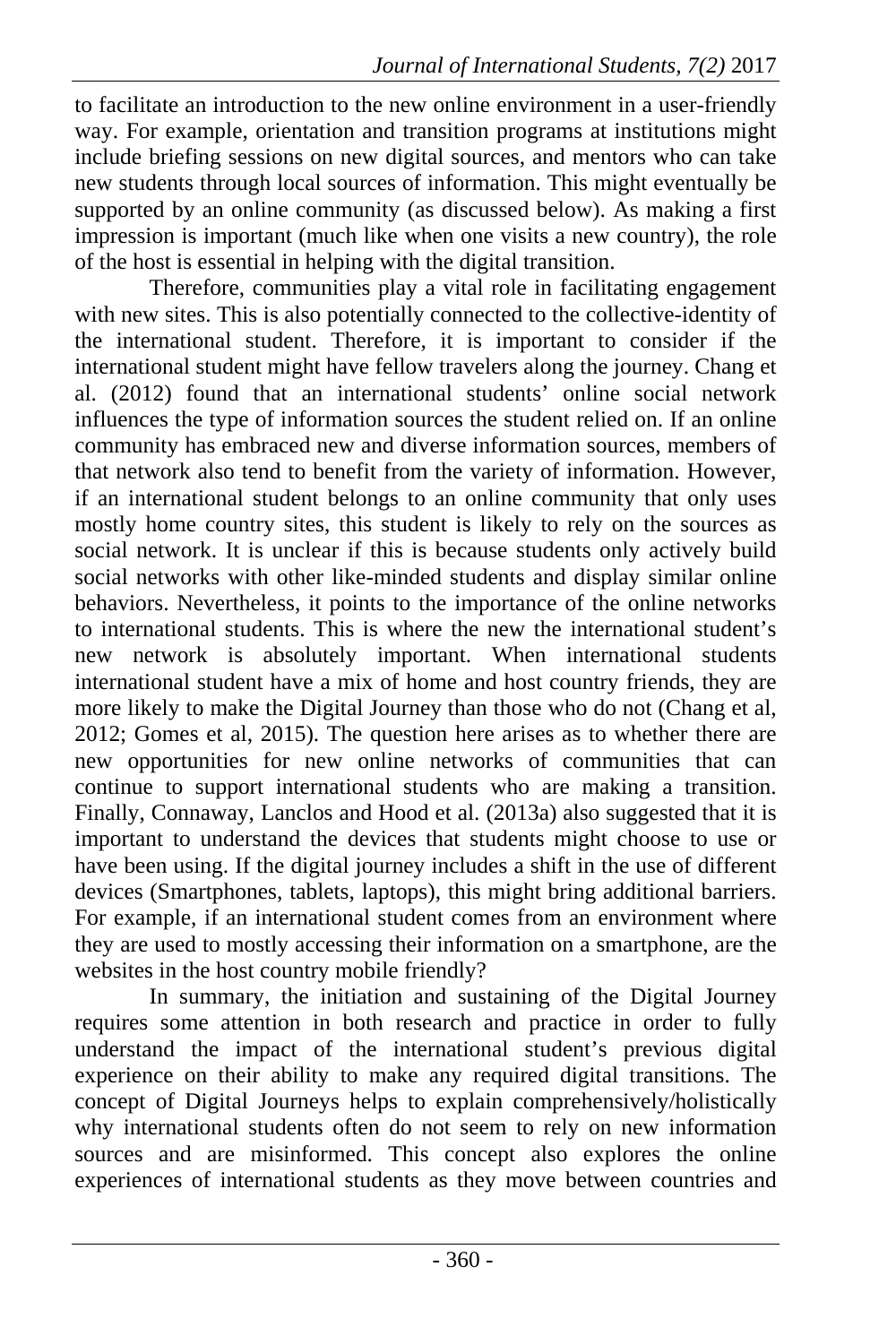challenges the notion that all students will use new information sources when they do so.

#### **DISCUSSION AND CONCLUSIONS**

Research into the digital experiences of international students is relatively recent given the widespread use of social media. Much of the work in this field focused on what international students use social media for as well as the benefits of social media for the students (Li  $& Gasser, 2005$ ; Lin et al., 2012; Olding, 2013; Rahman, 2014). Much has been discussed that social media plays a vital role in on facilitating social connections among different groups of peers. However, much of the research on international students has been limited to their cross-cultural experiences and not necessarily included their digital experiences (McFaul, 2016; Yan & Sendall, 2016). The digital experience is a new consideration and much less researched. This article hopes to address some of that deficiency by pointing to new directions for research in this area.

One area of work on the digital experiences of international students which has received some well warranted attention is the successful use of social media and other online tools in supporting the learning and intercultural interactions of international students (Arkoudis et al., 2010; Cowling & Novak, 2012; Gray, Chang & Kennedy, 2010; Shao & Crook, 2015). These reports are based on case studies within the curriculum. They are often characterized by clear scaffolding and guidelines within the curriculum to help the student learner transition into a new online learning space. They are often also supported by well thought out usable and trustworthy sources of information and infrastructure.. In various ways, these studies acknowledged the importance of user experiences, good digital transition strategies, learning opportunities, considerations for the devices used by students, and also support through the online learning community.

Despite the external factors stated above, research in this field also pointed to the importance of acknowledging the internal needs of the students (Zhao & McDougall, 2008). Therefore, while not explicitly talking about the concept of Digital Journeys, success in the use of social networking sites within curricular has shown that online models of education need to factor in the international students' needs. This is necessary to help facilitate adoption of new teaching methodologies. Carefully engineered and scaffolded sustained use of these social networking sites could lead to successful learning outcomes.

Institutions and service providers catering to international students need to realize that the contemporary international student is not only coping with new or different physical environments encountered when they move between countries but digital ones too. International students are not only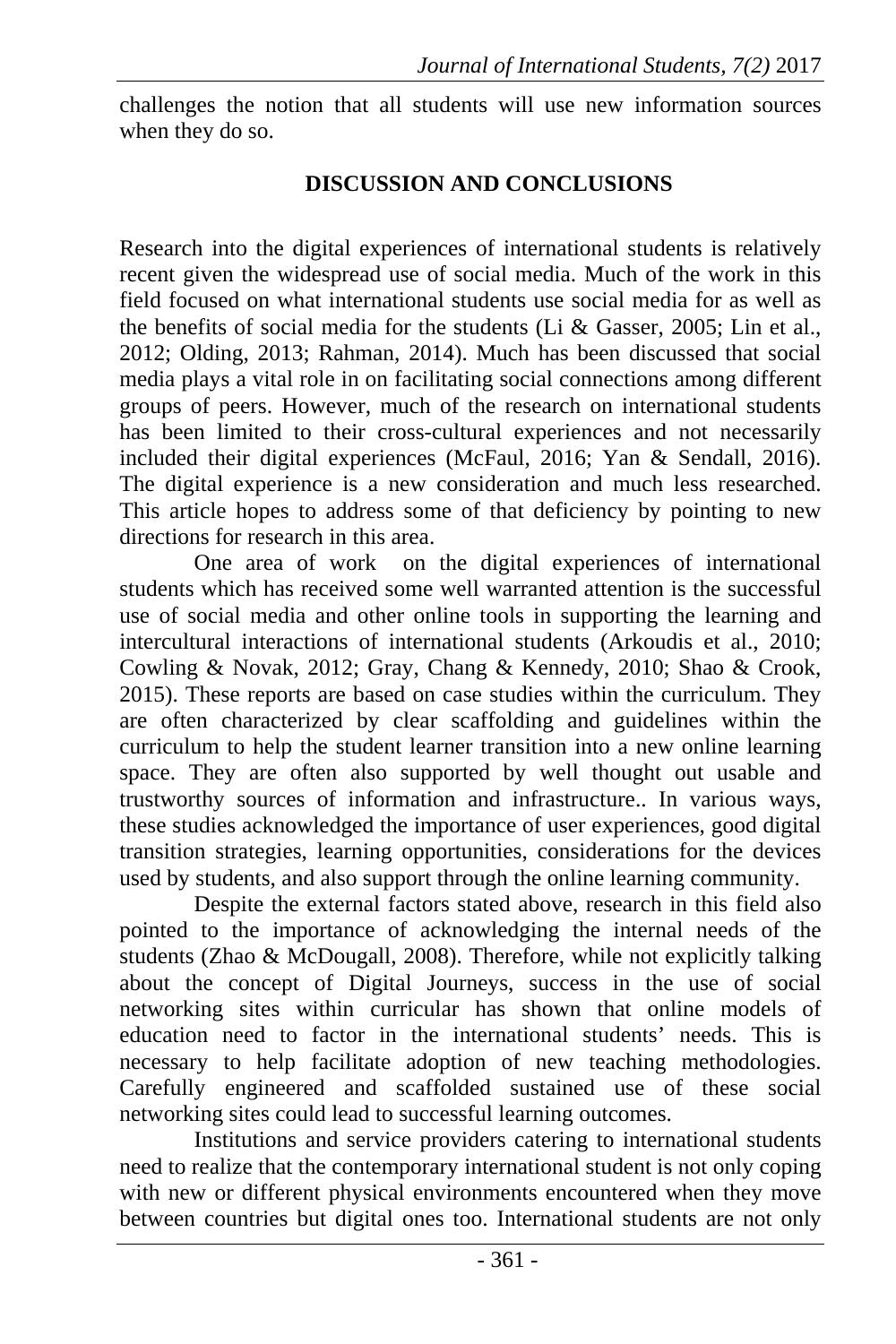adapting to a new country, a new culture, a new society, a new learning system and sometimes to an unfamiliar or not well used language, but also to a new digital environment. However, the digital environment is the one area in which an international student has the most control over because they can choose to ignore any new digital spaces in favor of pre-existing ones. Indeed, the current research on the social networks and information sources of international students has indicated that students are choosing to ignore new digital environments in favor of familiar ones from home (Chang et al, 2012; Gomes, 2014) as well as using social media to support existing networks with friends from home cultures (Hodis & Hodis, 2012; Lee et al., 2011;). Institutions and international student service providers need to consider the digital journeys of international students when making information available to them.

This conceptual paper brought together related research in the fields of information seeking behaviors, social media and the experiences of international students. The concept needs to be mapped out and empirically tested in more detail and in stages. Therefore, future work is needed to understand better the different aspects of Digital Journeys.

# **CONCLUSION**

Digital journeys are expeditions that individuals may or may not undertake as they sojourn across physical borders. In the case of international students, this represents their use and reliance on different sources of online information. The physical journey certainly does not result in the international students leaving their pre-existing bundle of information sources of their country of origin. Rather, international students may bring this bundle with them. Therefore, each student balances different digital environments which may well be as culturally diverse as their physical environments. Thus, they may be challenged by their new digital environment and not be able to adapt well. Hence they may not be able to or know how to access the bundle of information sources available to them. Moreover, maintaining connections to the home country's digital environment means that they need to stay up to date with the information sources they are used to. The result is an international student who juggles sometimes very different digital cultures.

#### **REFERENCES**

Abrahamse, A., Johnson, M., Levinson, N., Medsker, L., Pearce, J. M., Quiroga, C., & Scipione, R. (2015). A virtual educational exchange: A North–South virtually shared class on sustainable development. *Journal of Studies in International Education. 19* (2), 140-159.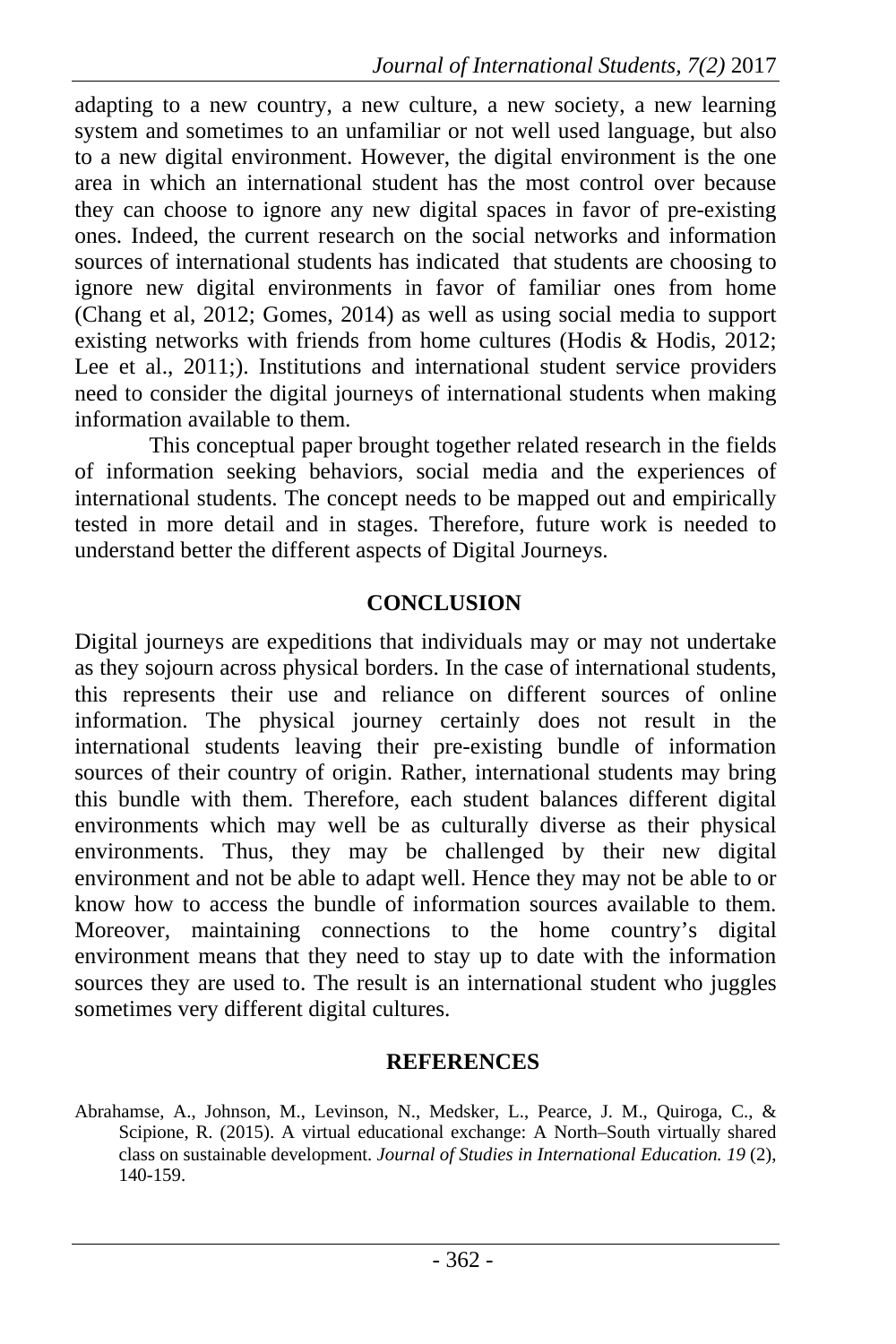ACRL Standards Committee. (1989). *Information iteracy Competency Standards for Higher Education.* ACRL Association of College & Research Libraries. Retrieved from http://www.ala.org/acrl/standards/informationliteracycompetency.

- Aichner, T., & Jacob, F. (2015). Measuring the degree of corporate social media use. *International Journal of Market Research. 57*(2*),* 257–75. Retrieved from https://www.mrs.org.uk/ijmr\_article/article/104155
- Alzougool, B., Chang, S., Gomes, C., & Berry, M. (2013). Finding their way around: International students' use of information sources. *Journal of Advanced Management Science*. *1*(1), 43-49. doi: 10.12720/joams.1.1.43-49
- Alzougool, B., Chang, S., & Gray, K. (2013). The nature and constitution of informal carers' information needs: What you don't know you need is as important as what you want to know. *Information Research, 18*(1). Retrieved from: http://www.informationr.net/ir/18- 1/paper563.html.
- Arkoudis, S. A., Yu, X. Y., Baik, C. W. B., Chang, S., Lang, I. W. L., Lang, J., Pearce, A., & Watty, K.W. (2010). *Finding Common Ground: enhancing interaction between domestic and international students. Guide for academics.* Report for Australian Learning & Teaching Council. Sydney, Australia: Australian Learning and Teaching Research Council: Studio Teaching Project.
- Australian Department of Education and Training. (2015) International education in Australia, 1994-2015, Department of Education and Training Media Centre. Retrieved from: https://internationaleducation.gov.au/research/International-Student-Data/Pages/InternationalStudentData2015.aspx
- Binsahl, H., Chang, S., & Bosua, R. (2015). Identity and belonging: Saudi female international students and their use of social networking sites. *Crossings: Journal of Migration & Culture*, *6*(1*),* 81-102. doi: 81-102. doi: 10.1386/cjmc.6.1.81\_1.
- Bista, K., & Foster, C. (2016). Global perspectives and local challenges surrounding international student mobility. Hershey, PA: IGI Global.
- Chang, S., Alzougool, B., Berry, M., Gomes, C., Smith, S., & Reeders, D. (2012). International students in the digital age: Do you know where your students go to for information? *Proceedings of the Australian International Education Conference.*
- Chen, L., & Yang, X. (2015). Nature and effectiveness of online social support for intercultural adaptation of Mainland Chinese international students. *International Journal of Communication, 9*, 2161-2181.
- Church, K., Smyth, B., Bradley, K., & Cotter, P. (2008). A large scale study of European mobile search behaviour. *Proceedings of the 10<sup>th</sup> MobileHCI (International conference on Human computer interaction with mobile devices and services).*
- Connaway, L. S., Lanclos, D. M., & Hood, E. M. (2013a). I always stick with the first thing that comes up on Google: Where People Go for Information, What They Use, and Why. *Educause Review Online*. Retrieved from http://www.educause.edu/ero/article/ialways-stick-first-thing-comes-google-where-people-go-information-what-they-useand-why.
- Connaway, L.S., Lanclos, D. M., & Hood, E. M. (2013b). I find Google a lot easier than going to the library website: Imagine Ways to Innovate and Inspire Students to Use the Academic Library. *Proceedings of the Association of College & Research Libraries (ACRL) 2013 conference,* April 10-13, Indianapolis, IN.
- Cotê, J. E., & Levine, C. (2002). *Identity Formation, Agency, and Culture.* Mahwah, N. J.; London: Lawrence Erlbaum Associates.
- Cowling, M., & Novak, J. (2012). The implementation of social networking as a tool for improving student participation in the classroom, *Proceedings of the 2011 ISANA International Education Association Conference,* Tasmania. Hobart. Retrieved from http://www.proceedings.com.au/isana/docs/2011/paper\_Novak\_Cowling.pdf
- Esfahani, L., & Chang, S. (2012). Factors impacting information seeking behaviour of international students: Towards a conceptual model, *Proceedings of the 2012 ISANA*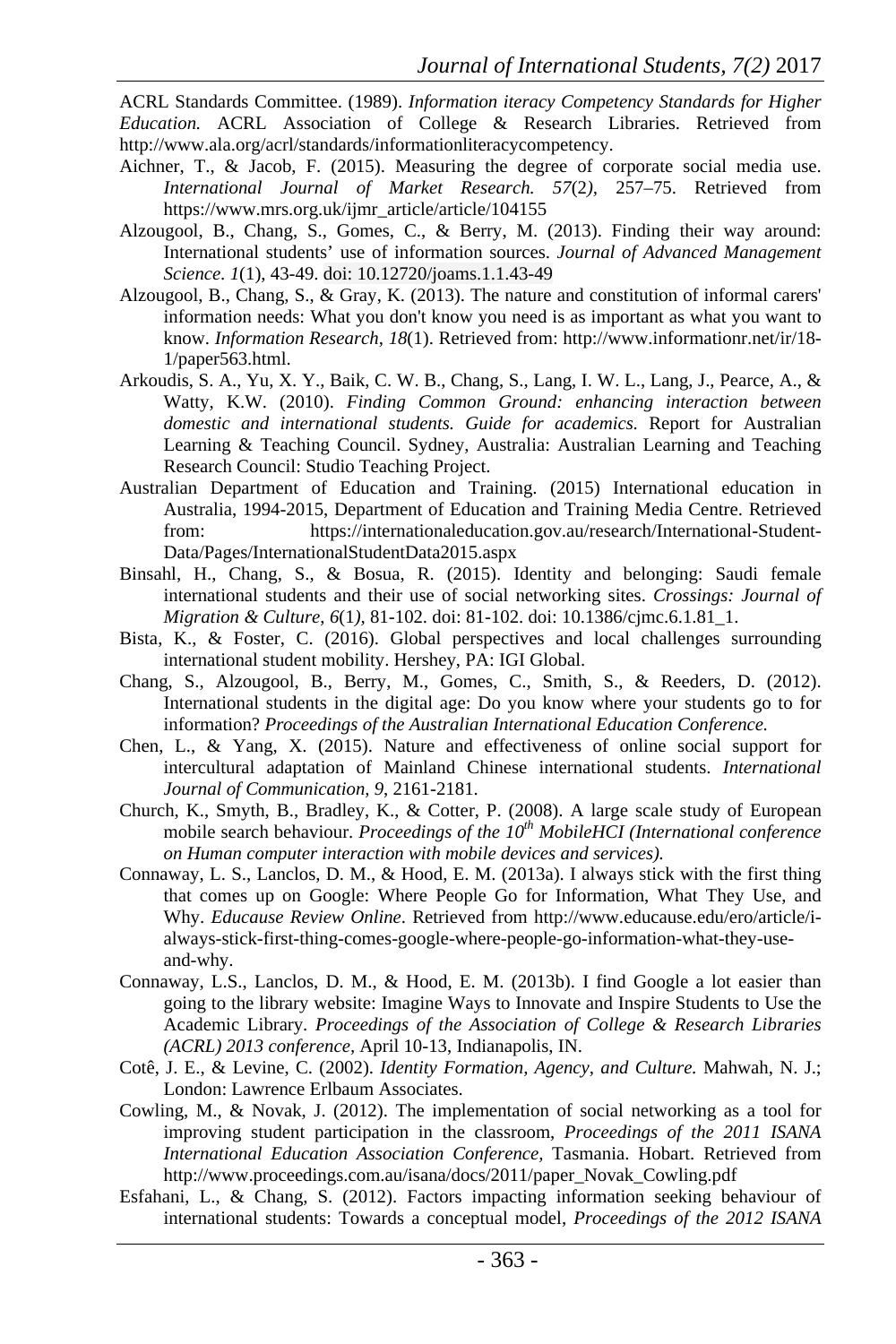*International Education Association Conference*, Tasmania. Retrieved from http://isana.proceedings.com.au/docs/2012/isana2012Final00044.pdf.

- Flavian, C., Guinalíu, M., & Gurrea, R. (2006).The role played by perceived usability, satisfaction and consumer trust on website loyalty. *Information & Management, 43* (1), 1–14. doi: http://dx.doi.org/10.1016/j.im.2005.01.002
- Freyne, J., Berkovsky, S., Daly, E. M., & Geyer, W. (2010). Social networking feeds: recommending items of interest. *Proceedings of the 4<sup>th</sup> ACM Conference on Recommender Systems.* 277-280.
- Gomes, C. (2014). Xenophobia online: unmasking Singaporean attitudes towards 'foreign Talent' migrants. *Asian Ethnicities. 15*(1*),* 21-40. doi: http://dx.doi.org/10.1080/14631369.2013.784511
- Gomes, C. (2015). Negotiating everyday life in Australia: unpacking the parallel society inhabited by Asian international students through their social networks and entertainment media use. *Journal of Youth Studies, 18*(4), 515 – 536. doi: http://dx.doi.org/10.1080/13676261.2014.992316
- Gomes, C. (Forthcoming) *Transient Mobility and Middle Class Identity: Media and Migration in Australia and Singapore*, Palgrave Macmillan.
- Gomes, C., Berry, M., Alzougool, B., & Chang, S. (2014). Home Away From Home: International Students and their Identity-Based Social Networks in Australia. *Journal of International Students, 4*(1*)*, 2-15.
- Gray, K., Chang S., & Kennedy, G. (2010). Use of social web technologies by international and domestic undergraduate students: Implications for internationalising learning and teaching in Australian universities. *Technology, Pedagogy and Education, 19*(1), 31-46. doi: http://dx.doi.org/10.1080/14759390903579208
- He, H., Li, Y., & Harris, L. (2012). Social identity perspective on brand loyalty, *Journal of Business Research*, *65*(5), 648–657. doi: Social identity perspective on brand loyalty.
- Hechanova-Alampay, R., Beehr, T. A., Christiansen, N. D., Van Horn, R. K. (2002). Adjustment and strain among domestic and international student sojourners: A longitudinal study. *School Psychology International*, *23*(4), 458-474. doi: doi: 10.1177/0143034302234007
- Hodis, G. M., & Hodis, F. A. (2012). A mediation analysis of international students' patterns of computer-mediated communication. *International Journal of Communication*, 6, 2846–2869.
- Hjorth, L. (2011). Still mobile: Cross-generational SNS usage in Shanghai. In Wilken, R. and Goggin, G. (Eds.), *Mobile Technologies and Place* (pp.140-156). London & New York: Routledge.
- Hjorth, L., & Arnold, M. (2012). *Online@AsiaPacific: Networked sociality, creativity and politics in the Asia–Pacific region*. Routledge, New York.
- Khawaja, N.G. & Dempsey, J. (2008). A comparison of international and domestic teriary students in Australia. *Australian Journal of Guidance and Counselling, 18* (1), 30-46. doi: http://dx.doi.org/10.1375/ajgc.18.1.30
- Lallemand, C., Gronier, G., & Koenig, v. (2015). User experience: A concept without consensus? Exploring practitioners' perspectives through an international survey, *Computers in Human Behavior, 4*, 35-48. doi: http://dx.doi.org/10.1016/j.chb.2014.10.048
- Law, E., Roto, V., Hassenzahl, M., Vermeeren, A., & Kort, J. (2009). Understanding, scoping and defining user experience: A survey approach. *Proceedings of Human Factors in Computing Systems conference. CHI'09*. Boston, MA, USA. doi: 10.1145/1518701.1518813
- Lee, E.J., Lee, L., & Jang, J. (2011). Internet for the internationals: effects of internet use motivations on international students' college adjustment. *Cyber Psychology, Behavior & Social Networking,14*(7/8), 433-437. doi: 10.1089/cyber.2010.0406.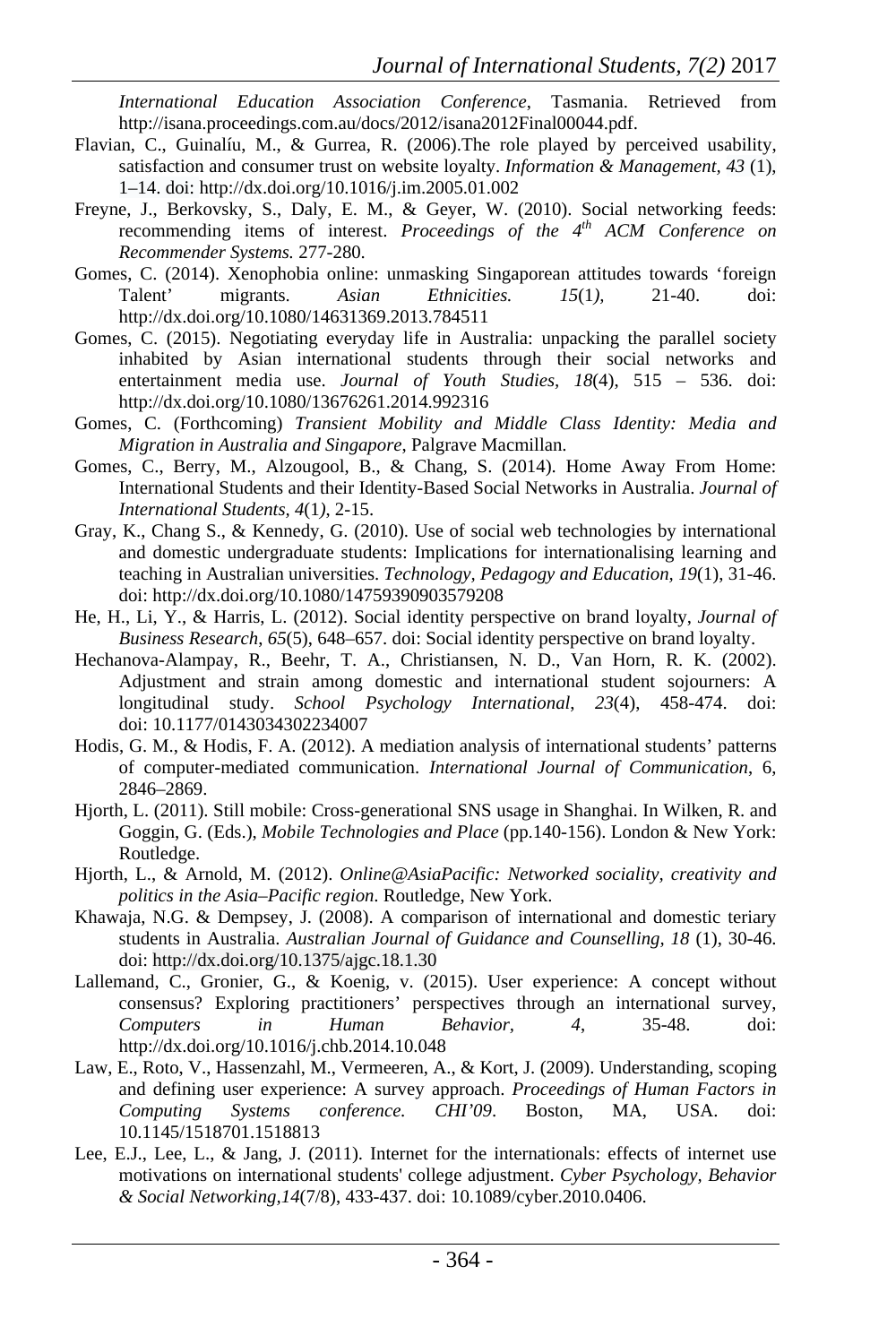- Leask, B. (2009). Using formal and informal curricula to improve interactions between home and international students. *Journal of Studies in International Education*., *13*(2),205- 221. doi: 10.1177/1028315308329786.
- Li, A., & Gasser, M.B. (2005). Predicting Asian international students' sociocultural adjustment: A test of two mediation models. *International Journal of Intercultural Relations, 29*(5), 561-576. doi: Predicting Asian international students' sociocultural adjustment: A test of two mediation models.
- Lin, J.-H., Peng, W., Kim, M., Kim, S. Y., & LaRose, R. (2012). Social networking and adjustments among international students. *New Media & Society, 14*(3), 421-440. doi: 10.1177/1461444811418627
- Martin, F., & Rizvi, F. (2014). Making Melbourne: Digital connectivity and international students' experience of locality. *Media Culture & Society, 36*(7), 1016-1031. doi: 10.1177/0163443714541223.
- McFaul, S. (2016). International Students' Social Network: Network Mapping to Gage Friendship Formation and Student Engagement on Campus. *Journal of International Students,. 6*(1), 1-13.
- Mikal, J. P., Yang, J., & Lewis, A. (2015.) Surfing USA: How Internet Use Prior to and During Study Abroad Affects Chinese Students' Stress, Integration, and Cultural Learning While in the United States. *Journal of Studies in International Education, 19,*  203-224. doi:10.1177/1028315314536990.
- Moody, D. L. (2005). Theoretical and practical issues in evaluating the quality of conceptual models: Current state and future directions. *Data & Knowledge Engineering, 55,* 243– 276.
- Na, J., Kosinski, M., & Stillwell, D. J. (2015). When a new tool is introduced in different cultural contexts individualism–collectivism and social network on Facebook. *Journal of Cross-Cultural Psychology, 46*(3), 355-370
- NetMarketshare. (2016). *Desktop Web Engine Market Share,* Retrieved from https://www.netmarketshare.com/search-engine-marketshare.aspx?qprid=4&qpcustomd=0.
- Nusair, K., Bilgihan, A., Okumus, F., & Cobanoglu, C. (2013). Generation Y travelers' commitment to online social network websites. *Tourism Management, 35,* 13-22. doi: http://dx.doi.org/10.1016/j.tourman.2012.05.005
- Olding, A. (2013). An investigation of the social relationships and social interactions amongst international students studying in Australia: A case study using Facebook. University of Tasmania. Retrieved from http://eprints.utas.edu.au/17111/1/Front-Olding-thesis-2013.pdf.
- Pearsall, J. (Ed.) (2001). *The Concise Oxford Dictionary*. 10<sup>th</sup> Edition. Oxford & New York: Oxford University Press.
- Poyrazli, S., & Lopez, M. D. (2007) An exploratory study of perceived discrimination and homesickness: A comparison of international students and American students. *Journal of Psychology: Interdisciplinary and Applied*, *141*(3), 263-280.
- Qiu, W. (2011). *Language adjustment of international students in the US: A social network analysis on the effects of language resources, language norm and technology.*  (unpublished doctoral dissertation). Michigan State University, Ann Arbor. Retrieved fromhttp://ez.library.latrobe.edu.au/login?url=http://search.proquest.com/docview/8470 06575?accounid=12001.
- Qiu, L., Lin, H., & Leung, A. K. Y. (2013). Cultural differences and switching of in-group sharing behavior between an American (Facebook) and a Chinese (Renren) social networking site. *Journal of Cross-Cultural Psychology*, *44*, 106--121. doi:10.1177/0022022111434597.
- Rahman, N. (2014). The usage and online behavior of social networking sites among international students in New Zealand. *The Journal of Social Media in Society, 3*(2), 65-81.